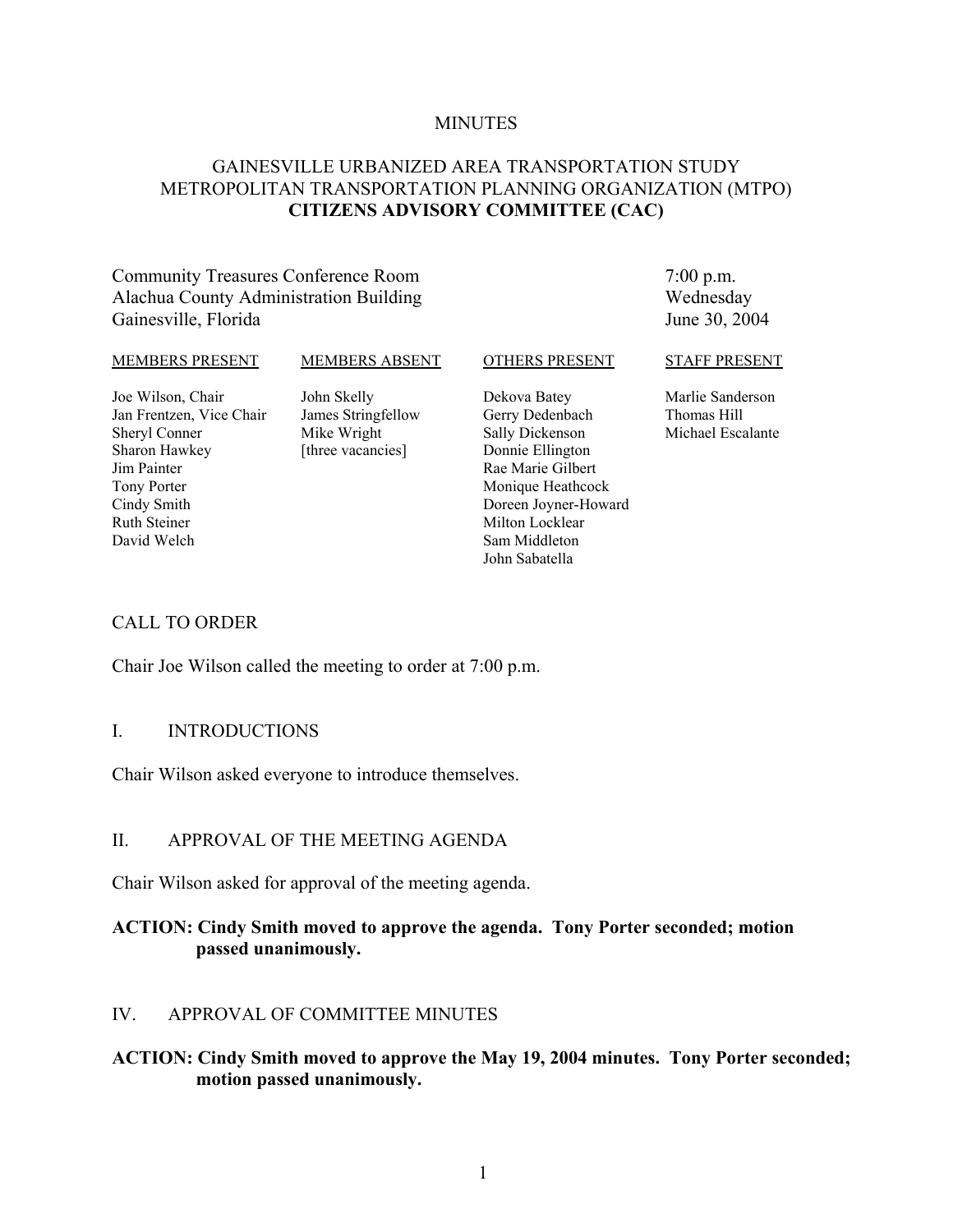## IV. CHAIRMAN'S REPORT

Mr. Thomas Hill, MTPO Senior Planner, announced that the next MTPO meeting is scheduled for July 15 at 1:30 p.m. in the Jack Durrance Auditorium. He said that the next CAC meeting is scheduled for July 28.

## V. RESURFACING PROJECT- STATE ROAD 26 (NEWBERRY ROAD)- FROM NW 109<sup>TH</sup> DRIVE EAST TO NW 80<sup>TH</sup> BOULEVARD

Mr. Hill stated that the Florida Department of Transportation (FDOT) has developed scoping concepts for the SR 26 from the 109<sup>th</sup> Drive to NW 80<sup>th</sup> Boulevard Resurfacing Project. He discussed the project area.

Ms. Doreen Joyner-Howard, FDOT Transportation Specialist, discussed the SR 26 from the 109<sup>th</sup> Drive to NW 80<sup>th</sup> Boulevard Resurfacing Project and answered questions.

## **ACTION: Cindy Smith moved to recommend that the MTPO:**

- **1. approve the Florida Department of Transportation (FDOT) resurfacing design concepts for State Road 26 (Newberry Road) from NW 109th Drive to NW 80th Boulevard, incorporating the following elements:**
	- **A. install the MTPO-approved stamped/colored crosswalks at the signalized intersections;**
	- **B. improve any sidewalk sections that are not in compliance with FDOT and Americans with Disabilities Act (ADA) standards;**
	- **C. examine existing access (driveway connections, median openings, etc.) for potential operational improvements; and**
- **2. request that FDOT incorporate a 13-foot wide outside curblane and an 11-foot wide inside lane.**

**Sheryl Conner seconded; motion passed unanimously.**

## VI. RESURFACING PROJECT- STATE ROAD 24 (WALDO ROAD)- FROM EAST UNIVERSITY AVENUE NORTH TO NE 55TH PLACE

Mr. Hill stated that FDOT has developed scoping concepts for the SR 24 from East University Avenue to NE 55<sup>th</sup> Place Resurfacing Project. He discussed the project area.

Ms. Joyner-Howard discussed the SR 24 from East University Avenue to NE 55<sup>th</sup> Place Resurfacing Project and answered questions.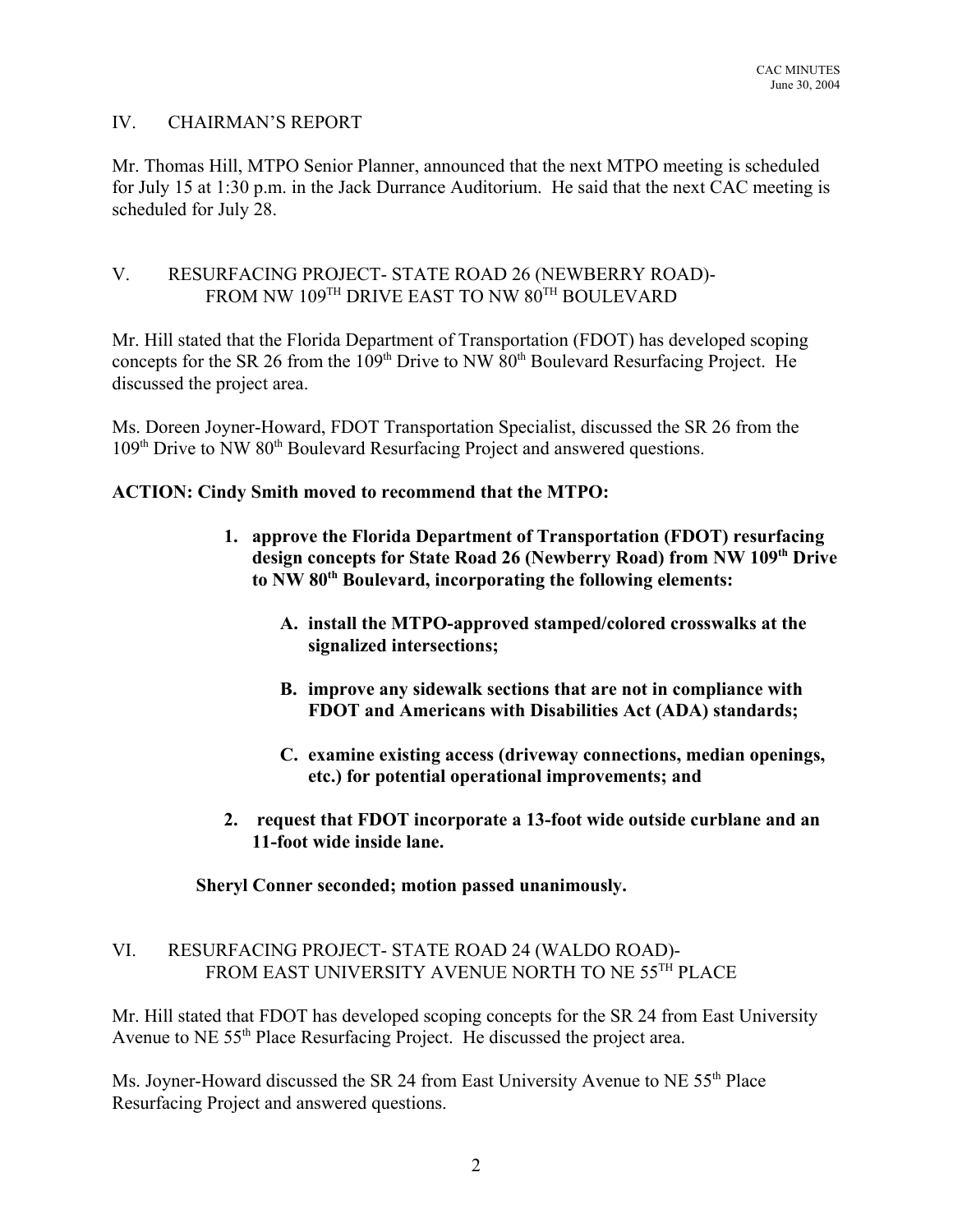**ACTION: Cindy Smith moved to recommend that the MTPO:** 

- **1. approve the Florida Department of Transportation (FDOT) resurfacing design concepts for State Road 24 (Waldo Road) from East University Avenue to NE 55th Place, incorporating the following elements:**
	- **A. install the MTPO-approved stamped/colored crosswalks at the signalized intersections;**
	- **B. improve any sidewalk sections that are not in compliance with FDOT and Americans with Disabilities Act (ADA) standards;**
	- **C. examine existing access (driveway connections, median openings, etc.) for potential operational improvements;**
	- **D. extend the southbound double left turnlane at State Road 26; and**
- **2. request that FDOT incorporate raised medians, where feasible, between** East University Avenue and NE 8<sup>th</sup> Avenue.

## **Ruth Steiner seconded; motion passed unanimously.**

Ms. Joyner-Howard reported that she investigated the CAC's concerns about the Santa Fe Community College sign on NW 39<sup>th</sup> Avenue. She said that FDOT would be moving the further from the NW 83<sup>rd</sup> Street intersection.

A member of the CAC requested that discussion on the Tower Road 30 Percent Design Plans be moved back in the agenda to accommodate Southwest Alliance for Planning members who would be arriving later to the meeting for the Tower Road Design Plan discussion.

Chair Wilson stated that the CAC would discuss the Archer Road/S. 16<sup>th</sup> Avenue Area Charrette as the next agenda item.

# VIII. ARCHER ROAD/S. 16TH AVENUE AREA CHARRETTE

Mr. Marlie Sanderson, MTPO Director of Transportation Planning, stated that consultants were present to provide a status report on the Archer Road/S. 16<sup>th</sup> Avenue Area Charrette.

Ms.Monique Heathcock, Causseaux & Ellington Project Manager, and Mr. Donnie Ellington, Causseaux & Ellington Vice President, discussed the Archer Road/S.  $16<sup>th</sup>$  Avenue Area Charrette and answered questions.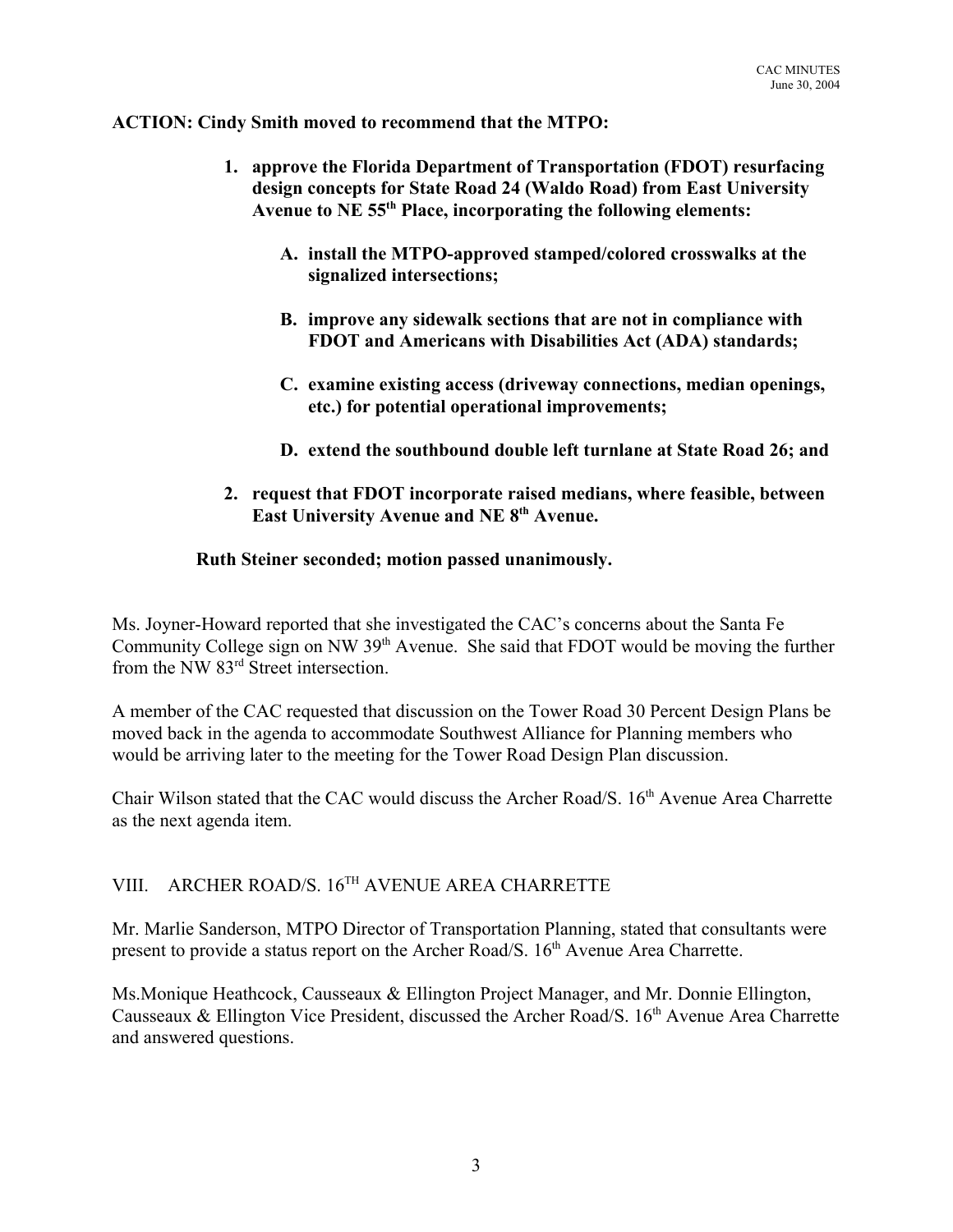- **ACTION: David Welch moved to recommend that the MTPO approve Option B for \$9.7 million with the following options and assumptions modeled as well and perform the following additional studies/charrettes:**
	- **adding an overpass to SW 34th Street and Archer Road**
	- **extending Hull Road due west to at least SW 38th Street**
	- **extending SW 16th Avenue to Hawthorne Road**
	- perform a North/NW side charrette in addition to the SW 13<sup>th</sup> Street **charrette**
	- **perform a comprehensive high level review of all the charrettes, Plan** East Gainesville, SW, Archer Road/SW 16<sup>th</sup> Avenue, SW 13<sup>th</sup> Street and **the North/NW side that reconciles the conflicts and enhances specific options that are complementary**

**In light of these following facts and trends:**

- **there will be a four-lane highway from St. Augustine to Gainesville within 15 years and East State Road 26 traffic volumes are likely to be like West State Road 26 very quickly as Putnam County develops rapidly**
- **extending the University of Florida main campus property line south to SW 16th Avenue is worth more than \$10 to \$15 million dollars and the displaced traffic from Depot Avenue to University Avenue and SW 16th Avenue will be significant**
- **PM eastbound traffic on SW 16<sup>th</sup> Avenue will cut through many neighborhood streets in East Gainesville to short cut to Hawthorne Road**
- **increased truck traffic through Downtown and East Gainesville are very** likely under the Archer Road/SW 16<sup>th</sup> Avenue Charrette Options A or B
- **SW 34th Street and Archer Road intersection and Archer Road are used daily by at least 0ne-fourth of our county residents and this area is at level of service (LOS) "F" for current and future projections (Option A1 briefly improves it to LOS "E").**

**Ruth Steiner seconded; motion failed 2 to 6.**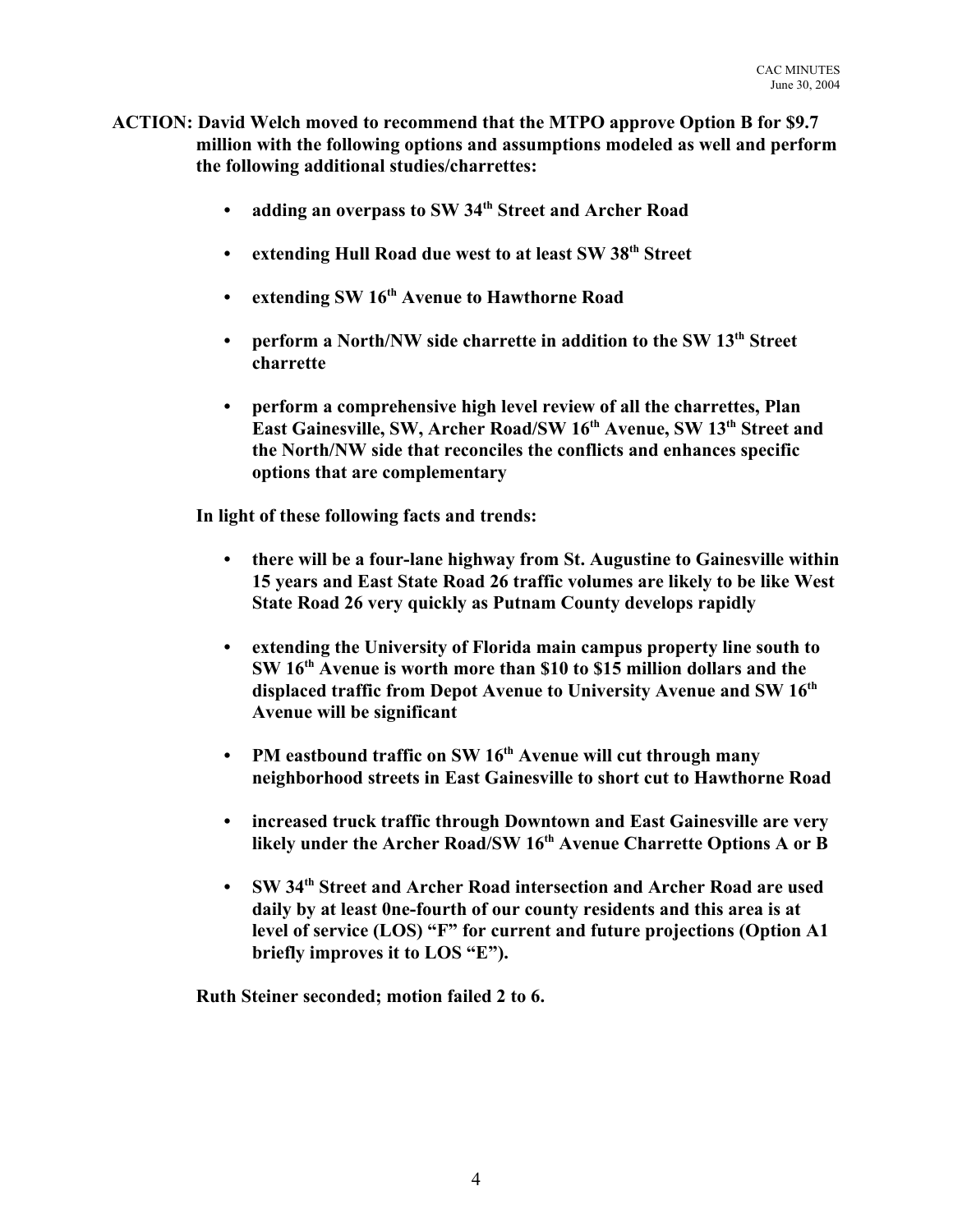**ACTION: Sharon Hawkey moved to recommended that the MTPO:**

- **1. approve for final testing and evaluation, the option developed by the charrette participants as described in Exhibit 1; and**
- **2. approve the City of Gainesville staff recommendation that the proposed bus rapid transit (BRT) system operate on the Archer Road/Depot Avenue alignment, only if the facility can accommodate an offstreet bicycle/pedestrian path, for the following reasons:**
	- **A. the ability to link with the proposed Depot Avenue Multimodal facility (Greyhound Station and RTS Transfer Station) that is being planned for Depot Avenue just north of the Old Train Depot; and**
	- **B. this is the best corridor to connect high intensity commercial development at the University/Medical Facilities to future high density residential developments along Depot Avenue and to East Gainesville development.**

**Ruth Steiner seconded; motion passed unanimously.**

## **ACTION: David Welch moved to recommend that the MTPO ask the University of Florida for funding to mitigate impacts along the Archer Road corridor due to the change in use from an arterial facility to a destination road from SW 16th Avenue to SW 13th Street. Sharon Hawkey seconded; motion passed unanimously.**

## VII. TOWER ROAD 30 PERCENT DESIGN PLANS

Mr. Sanderson stated that Alachua County staff has submitted 30 percent design plans for Tower Road.

Ms. Monique Heathcock, Causseaux & Ellington Project Manager, and Mr. Donnie Ellington, Causseaux & Ellington Vice President, discussed the Tower Road 30 Percent Design Plans and answered questions.

## XI. ALACHUA COUNTY TRANSPORTATION PRIORITIES

Mr. Hill stated that, each year, the Alachua County Board of County Commissioners develops recommended transportation priorities for projects that are needed, but not currently funded, for the rural portions of Alachua County (outside the MTPO area of responsibility). He said that this information is used by the Florida Department of Transportation each fall to develop its Tentative Five Year Work Program.

Mr. John Sabatella, Alachua County Senior Planner, discussed the draft Alachua County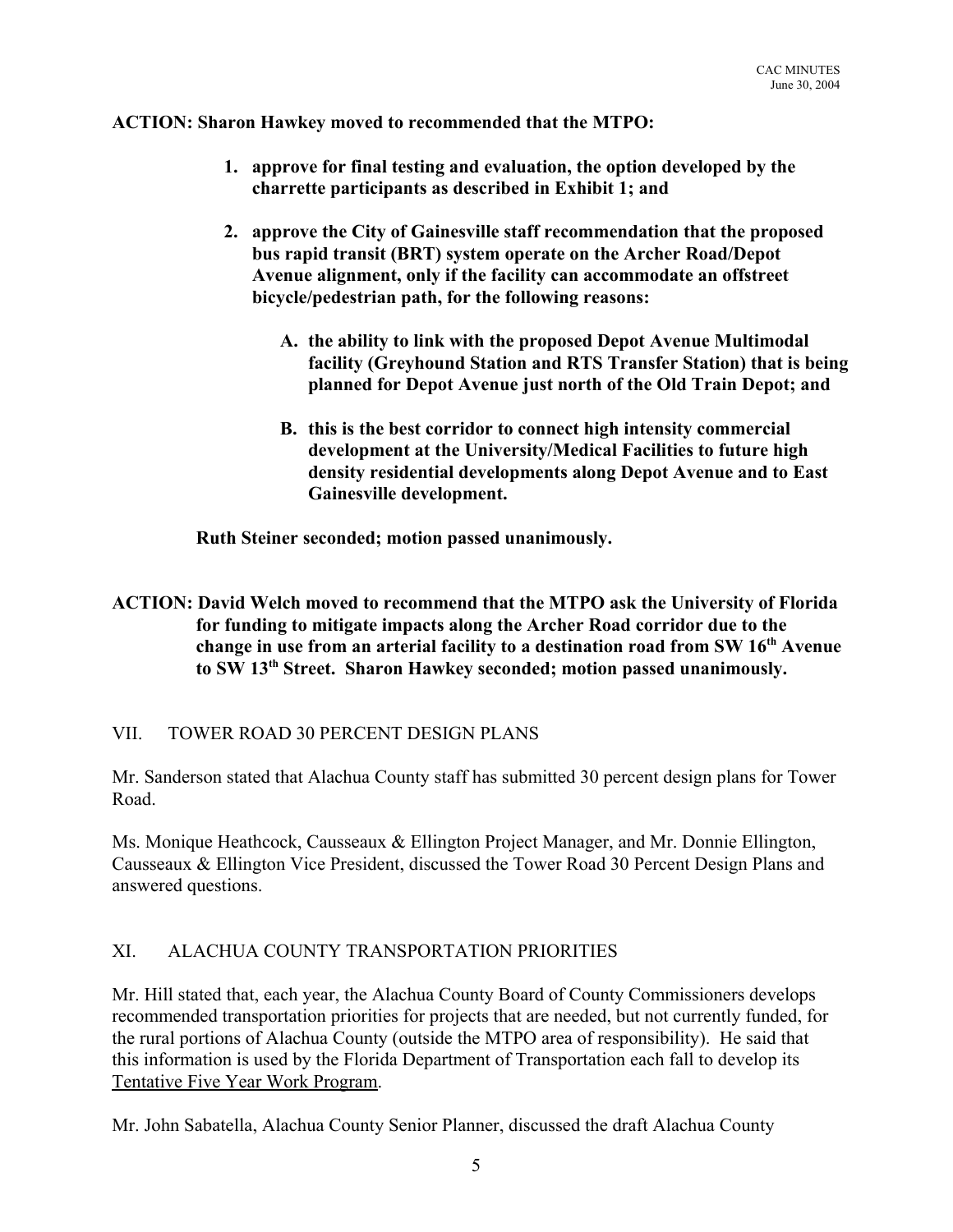Transportation Priorities document and answered questions.

## **ACTION: Ruth Steiner moved to recommend that the Alachua County Board of County Commissioners:**

- **1. approve the draft Alachua County Transportation Priorities as a completed document; and**
- **2. request that the cities submit prioritized projects for next year's Transportation Project Priorities list.**

 $\mathcal{L}_\text{max}$  and the contract of the contract of the contract of the contract of the contract of the contract of

**Sheryl Conner seconded; motion passed unanimously.**

## XII. INFORMATION ITEMS

There was no discussion of the information items.

## ADJOURNMENT

The meeting was adjourned at 9:33 p.m.

Date Joseph N. Wilson, Chair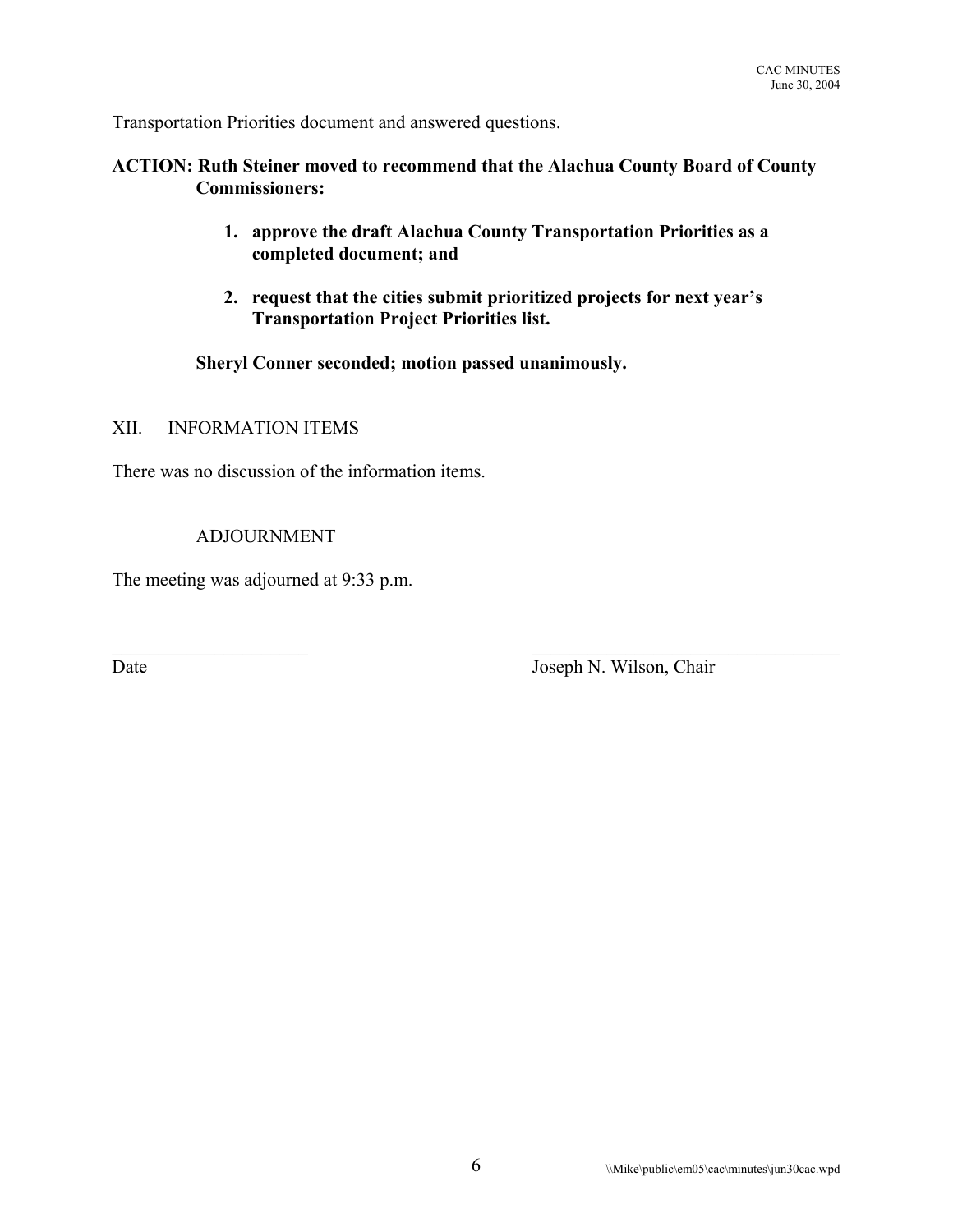## **EXHIBIT I**

## **ARCHER ROAD/S. 16TH AVENUE AREA CHARRETTE PARTICIPANT RECOMMENDATIONS**

The participants in the Archer Road/S. 16<sup>th</sup> Avenue Area Charrette proposed a tiered plan of recommendations with viable milestones. These milestone included:

| <b>TIMELINE</b> | <b>MILESTONE</b>                                                                                                                                   |
|-----------------|----------------------------------------------------------------------------------------------------------------------------------------------------|
| <b>Now</b>      | Pedestrian safety enhancements throughout the corridor                                                                                             |
|                 | SW 23 <sup>rd</sup> Terrace extension into the University of Florida campus should be<br>examined as part of the Campus Master Plan update process |
|                 | Add transit service to existing routes such as Routes 35, 36 and 9, that are not<br>meeting demand                                                 |
|                 | State Roads 24/226 Intersection Realignment Study Prioritization as described<br>in Exhibit 2                                                      |
| 5 Years         | SW 16 <sup>th</sup> Avenue inner road network and North-South Drive extension                                                                      |
|                 | Consider mix of uses in "Little Gandy" area with redevelopment, including<br>residential, to reduce private automobile trips.                      |
| 10 Years        | Enhance eastern connection of Bus Rapid Transit (BRT) type service and S<br>16 <sup>th</sup> Avenue multimodal connection                          |
|                 | Consider mix of uses in "Little Gandy" area with redevelopment, including<br>residential, to reduce private automobile trips.                      |
|                 | Connections to other growth areas- SW $20th$ Avenue, Student Village, future<br>commercial and Oaks Mall Park-and-Ride                             |
| 20 Years        | Continue study of SE 16 <sup>th</sup> Avenue extension-3-lane/4-lane from State Road<br>329 to State Road 331                                      |